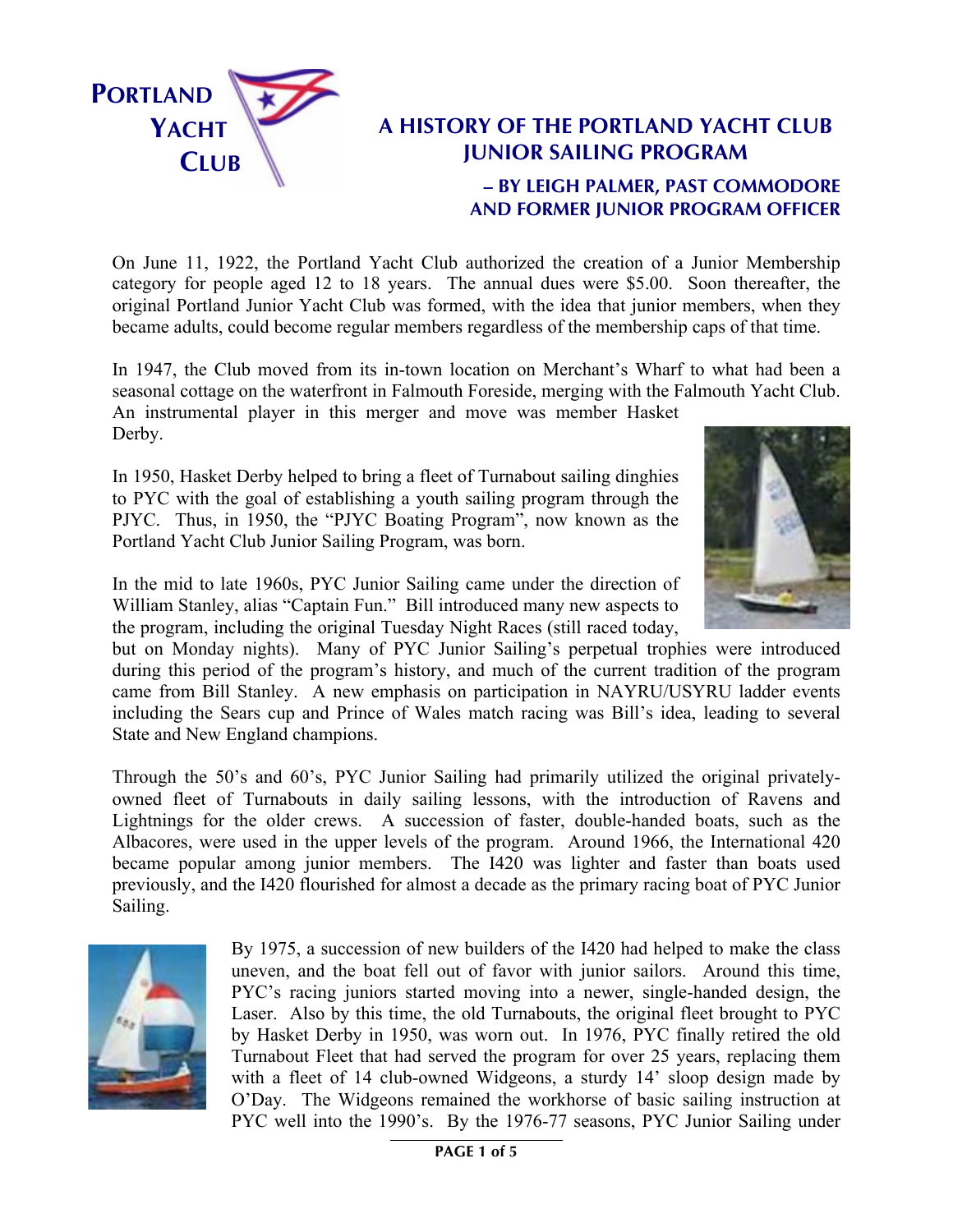the direction of Dave Whiting, was using Widgeons and Lasers as the primary program boats. Also in the late 1970's the PYC Junior Sailing Program moved from its own clubhouse (the current steward shed), where it had held classes for more than 25 years, into the new Junior Room upstairs at the club, where the program is still housed to this day.

In the 1980's, a new boat design known as the Club 420 was becoming popular at many New

England clubs. The Club 420 was a heavier, sturdier version of the I420, with less sail area. This was a boat that was designed specifically to withstand the rigors of heavy use with junior and college programs, an area where the I420 had always come up short. By 1987 the PYC Junior Committee, led by among others, Tim Tolford, Dave White, and **Leigh Palmer**, decided to expand the program and start moving **into Club 420s.** PYC Junior Sailing became a full day program, with kids at all levels sailing five days a week, seven hours a day, in a nine week schedule split



into three 3-week sessions. This represented a major turning point in the history of PYC Junior Sailing. The shift to Club 420s and the expansion of the sailing day soon turned the program from a decent regional program into one of the top junior sailing programs.



In the early 1990's, under the direction of Geoff Phelps and later Tracy Brennan, PJYC began moving the basic levels of the program away from the worn-out Widgeons into Optimists. Optimists are small 8 foot single-handed dinghies that had been popular in the US Southeast for many decades, but are now raced throughout the world in a very organized national and international competition. The Optimist, with its small size and simple rigging, is a perfect design for basic

sailing and introductory racing. Starting in the early 90's, PJYC helped along by the contributions of Peter Curtis and Scott Fox, began purchasing club-owned Optimists, and by 1997, had established a formal traveling PJYC Optimist Team. The last Widgeon was retired after the 1995 season.

Starting in 1988, PYC Junior Program began a remarkable streak of qualifying sailors for either the Bemis (youth double-handed) or Sears (three-person keel boat) National Championships. Indeed, PJYC had somebody competing in the Sears, Bemis or Smythe finals for something like 11 of 13 years, which probably no other club in the country did. These were ladder events in those days, and Area A was such that a club had to choose to which event to send a team – either Sears or Bemis, thus cutting chances of placing in half. Pete Levesque noted that "often times the hardest steps on the ladder were the club eliminations and then Area A's. The run started with Thor and Erik Pedersen, then Carter White and Jamie Carter (2x), then Charlie Bernard and Steve Churchill (2x), then Jeff Nelson to the Smythe, then Pete and Nichol (3x), then Ben Gent and Liz Bancroft (2x). Plus we had some great finishes at all of the big events: Nichol and I won a bunch of things, Ben Gent finished 4<sup>th</sup> at Youth Champs and North Americans."

Indeed, in 1997, the PYC team of skipper Pete Levesque and crew Nichol Ernst won the Bemis Trophy, Youth National Championship and the Club 420 North Americans within a year. In 2006, skipper Alan Palmer and crew Kati Gullick won the Bemis Trophy again in the name of PYC on hot Galveston Bay, TX. The list of yacht clubs that have their name engraved on the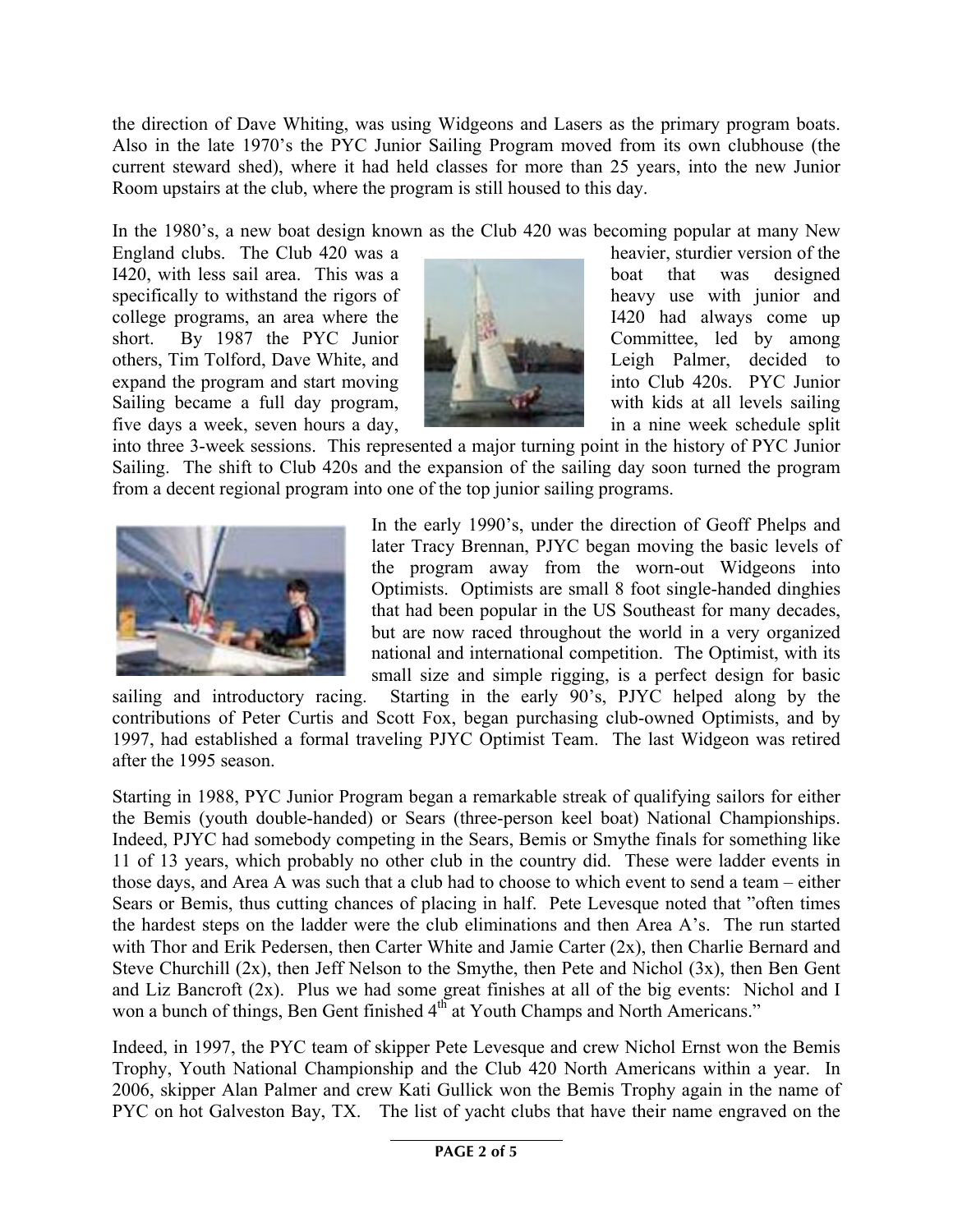Bemis Trophy two or more times consists of three clubs: Long Beach Yacht Club in southern California, the St. Petersburg Yacht Club and the Portland Yacht Club.

PYC had become a well-respected pipeline to college sailing producing top talent for many nationally ranked college sailing teams. Five former PYC Junior sailors have been named ICSA All Americans: Carter White (Hobart/William Smith '98), Pete Levesque (Tufts '03), Sarah Himmelfarb, crew (Yale '06), Alan Palmer (Harvard '11), and Deirdre Lambert (Dartmouth '15). Pete was a runner up for ICSA's Sailor of the Year for three years, and Deirdre was named Women's Sailor of the Year in 2013 and 2014. Pete went on to race as a member of the Silver Panda Team, based out of New York YC which won the Hinman Trophy (Adult National Team Racing Championship) four times in five years. Chris Poole, Maine Maritime Academy '12, has been world-ranked and nationally-ranked in match racing in 2013 and 2014, and continues to compete as Riptide Racing.

In 1995, UNUM Insurance was a major sponsor of Young America, an America's cup challenger skippered by Kevin Mahaney of Bangor, ME. PYC joined six other yacht clubs as co-sponsors of Young America along with the host yacht club. Each of these eight clubs sent a junior team to a match racing event in St. Petersburg FL where Pete Levesque, Nichol Ernst, Rachel White and Steve Churchill sailed to second place. Then these same clubs sent two Junior Teams to the Fort Worth Boat Club to race on J-22s. The PJYC teams finished first in fourteen of the sixteen races. They took a first (Pete Levesque, RC Schmidt, Luke Rioux and Ben True) and second (Ben Gent, Adam Gent, Brigham Prescott and Eric Piasio) --the only possible outcome when it was the two PJYC boats racing against each other. That is 15 BULLETS and one second out of sixteen races. This can be best described as a "thorough trouncing" of the competition.

Portland Yacht Club hosted the Optimist New England Championships at East End Beach in 2003, one of several national championships held by USODA (United States Optimist Dinghy Association). This event drew 247 boats, including sailors from Ireland, Spain, Bermuda, Canada and the Virgin Islands. PJYC's own Emily Lambert (Harvard '12) placed second in that championship. Opti sailors from PJYC have qualified and represented the USA in various international championships for North America, South America, and Europe.

PJYC sailors have also earned the title of Maine State Optimist Champion and also Maine State 420 Champions.

There has been a return to emphasizing the learn-to-sail programs at PJYC in recent years, led by Directors Peter Colesworthy, Meg Coon, Skip Yale and Chris Morin. The Adventure program has been wildly successful, and utilizes a J-24 recently purchased by the PJYC. This program gives older sailors who are not interested in racing a way to learn boating and navigational skills in a more social manner.

PJYC has a well-established national-caliber program featuring many levels of instruction, including formal traveling race teams in Optis and Club 420s. PJYC remains a racing power in New England, with travel teams competing throughout the region on an ongoing basis. Our programs are full most sessions with new and young sailors eager to learn sailing skills and have fun on the water. And perhaps most importantly, PJYC has maintained its traditions of excellence started by Hasket Derby and helped along by a long list of important contributors throughout the years.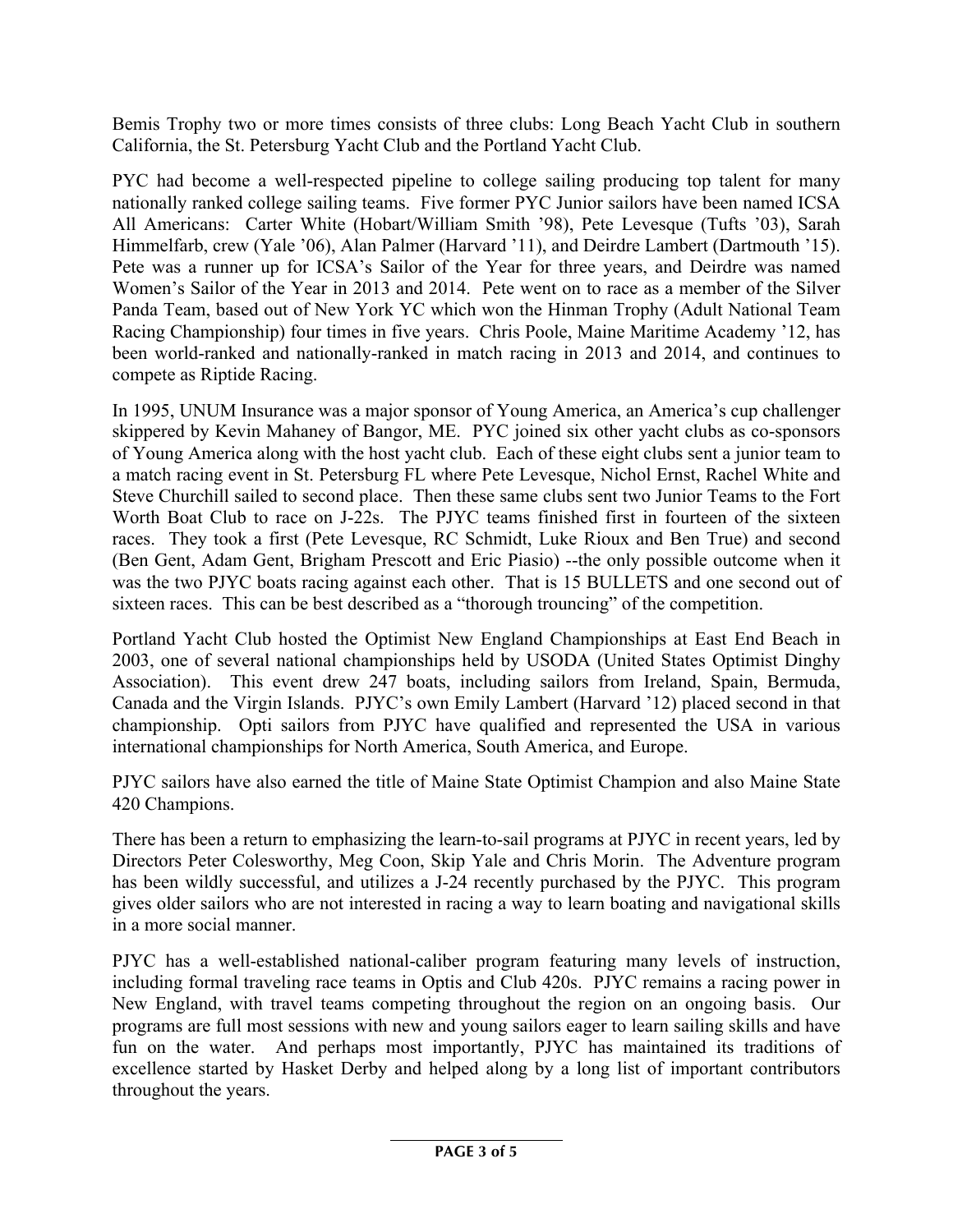| Past Junior Activities Directors on the Portland Yacht Club Board |  |
|-------------------------------------------------------------------|--|
|-------------------------------------------------------------------|--|

| 1 WOU O WINDI |                      |
|---------------|----------------------|
| 1973-1974     | <b>Howard Reiche</b> |
| 1975-1976     | Clark Smith          |
| 1977-1978     | Lawrence Wilson      |
| 1979-1980     | Ted Bernard          |
| 1981-1982     | John Albin           |
| 1983-1984     | Thomas Cox           |
| 1985-1987     | Leigh Palmer         |
| 1988-1989     | <b>Tim Tolford</b>   |
| 1990          | <b>Bob Twinem</b>    |
| 1991-1994     | <b>Bob Schmidt</b>   |
| 1995-1997     | Peter Curtis         |
| 1998-2002     | <b>Scott Fox</b>     |
| 2003-2005     | Peter Colesworthy    |
| 2006-2007     | Meg Coon             |
| 2008-2010     | Skip Yale            |
| 2011-2014     | Chris Morin          |
|               |                      |

## *Past Junior Program Directors*

| 1963-1964 | Dick Brown                |
|-----------|---------------------------|
| 1966-1967 | Gordon Corbett            |
| 1968-1970 | <b>Bill Stanley</b>       |
| 1971      | Clark Smith               |
| 1973-1975 | Nat Russell & Tim Tolford |
| 1977-1978 | David Whiting             |
| 1983-1986 | <b>Muzzy Barton</b>       |
| 1987-1988 | <b>Robert Davis</b>       |
| 1989-1991 | <b>Greg Marrow</b>        |
| 1992      | Geoff Phelps              |
| 1993-1995 | <b>Tracy Brennan</b>      |
| 1996      | Dick Lathrop              |
| 1997-1999 | <b>Steve Williams</b>     |
| 2000      | Liz Rollins               |
| 2001-2002 | Chrissie Jurzcak          |
| 2003-2005 | Steve Williams            |
| 2006-2007 | Molly White               |
| 2008-2012 | Kelly Franklin            |
| 2013-2014 | <b>Arthur Blodgett</b>    |
|           |                           |

## **Additional Notes by Peter Levesque**

The story of the program is often told through the race team since they generate results and trophies. But the Widgeons added a lot to the program. It was a really nice thing to be an 8 or 9 year old and be stuffed into a boat with 3 or 4 other munchkins and go on an adventure to a far away island and roam World War II forts. On the long sails to the islands we would make up games and sing songs in the boat. Really silly camp stuff. Once on the islands we would creep through the dark tunnels in a line, no flashlight, kind